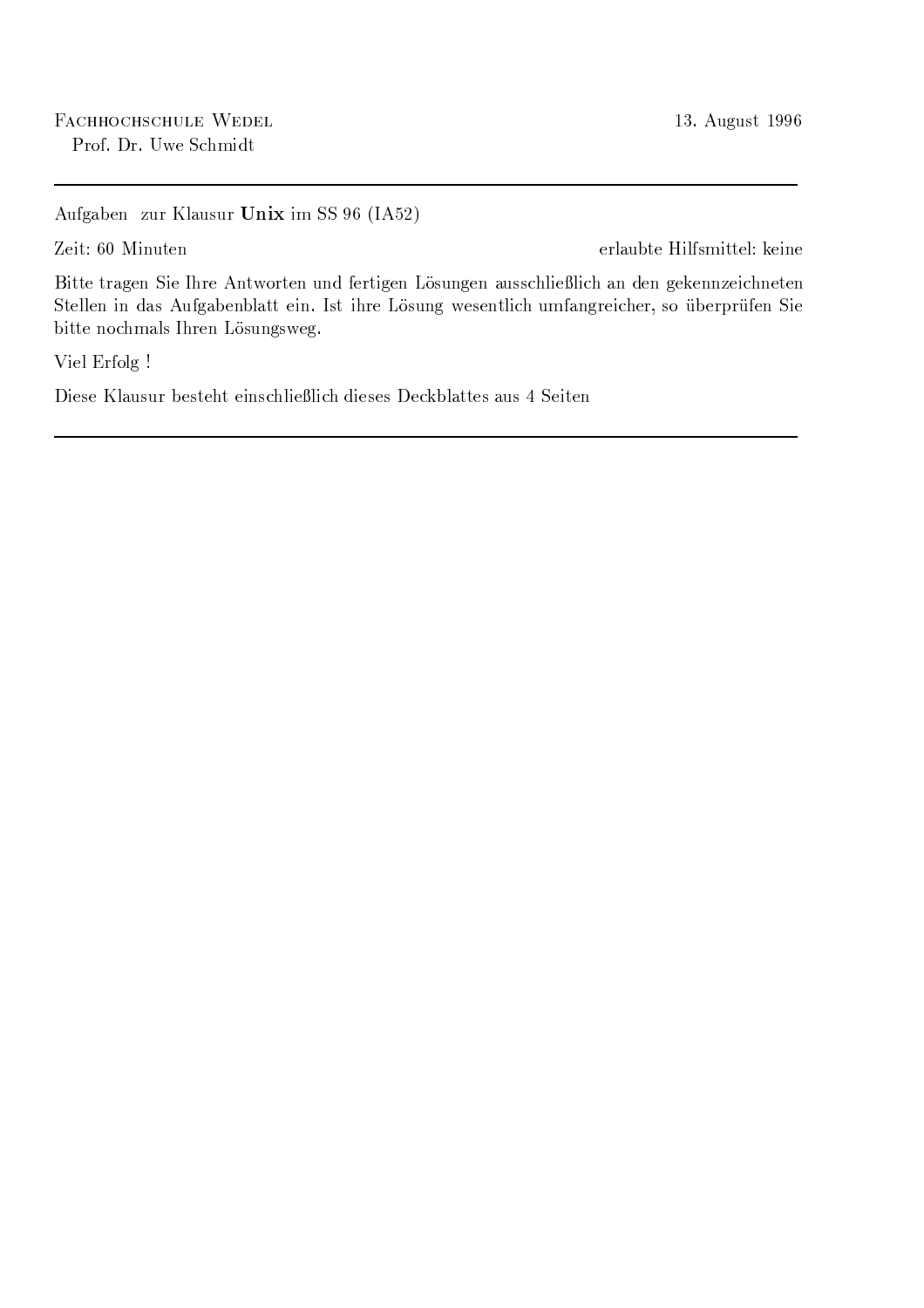## Aufgabe 1:

Was versteht man unter einem Remote Procedure Call (RPC)?

RPCs sind aufwendiger und rechenintensiver als normale Prozeduraufrufe. Wann ist es trotzdem sinnvoll, notwendig oder schneller RPCs zu verwenden.

| 2. |   |
|----|---|
|    |   |
|    |   |
| 3. | . |
|    |   |
|    |   |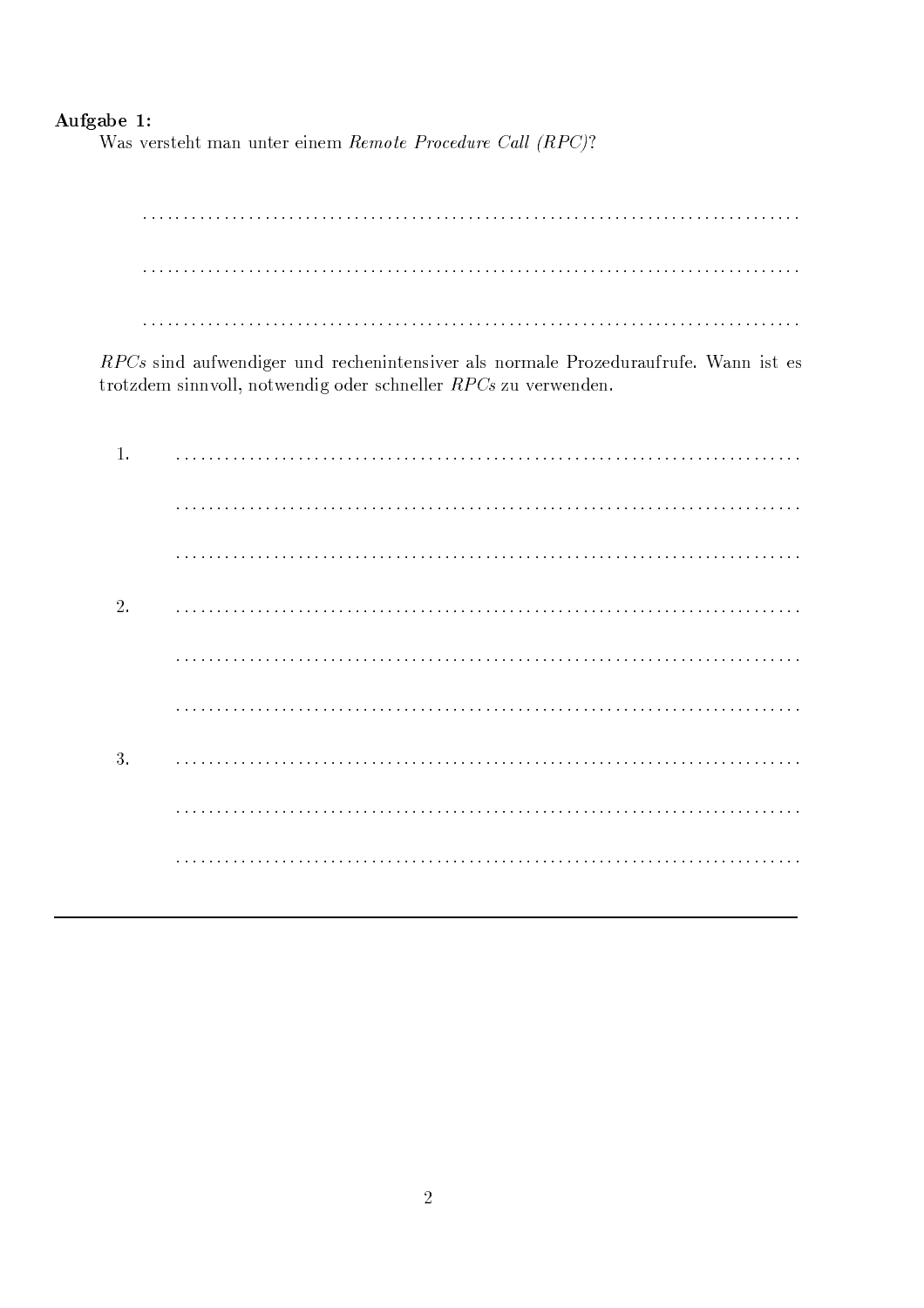## -

\*)YjqI @ )o3DQ5;R3 <sup>t</sup> =73D 10Dq"Y3&)m o6m8-;\_3= E2;? ,698q3D<@.D-+TD-q:c3&DhD= , "& ; <sup>6</sup>

898:8:88:8:8:8:898:8%898:8:8:8:898%8:898:8:8:88:8:8:898:8:88:8:8:8:898:8%898:8:8:8:88:8:898:8:8:88:8:8:898:8:88:8:8:8:898:8%898:8:8:8:88:8:898:8:8:88:8:8 898:8:88:8:8:8:898:8%898:8:8:8:898%8:898:8:8:88:8:8:898:8:88:8:8:8:898:8%898:8:8:8:88:8:898:8:8:88:8:8:898:8:88:8:8:8:898:8%898:8:8:8:88:8:898:8:8:88:8:8 898:8:88:8:8:8:898:8%898:8:8:8:898%8:898:8:8:88:8:8:898:8:88:8:8:8:898:8%898:8:8:8:88:8:898:8:8:88:8:8:898:8:88:8:8:8:898:8%898:8:8:8:88:8:898:8:8:88:8:8 898:8:88:8:8:8:898:8%898:8:8:8:898%8:898:8:8:88:8:8:898:8:88:8:8:8:898:8%898:8:8:8:88:8:898:8:8:88:8:8:898:8:88:8:8:8:898:8%898:8:8:8:88:8:898:8:8:88:8:8 898:8:88:8:8:8:898:8%898:8:8:8:898%8:898:8:8:88:8:8:898:8:88:8:8:8:898:8%898:8:8:8:88:8:898:8:8:88:8:8:898:8:88:8:8:8:898:8%898:8:8:8:88:8:898:8:8:88:8:8

3KB!3Ds5;\_3 ;\_DN3.;\_D3&) )m@
!jN3.;\_Dk43.;? #}-;R3&I@ D{!B3 ;=73: E-)HGJ+:h:qD-;\_j-@"#;R+TD E2;? o6m83&DN(\*)o+E&3  $\blacksquare$  , the contract of the contract of the contract of the contract of the contract of the contract of the contract of the contract of the contract of the contract of the contract of the contract of the contract of the  $\blacksquare$  and  $\blacksquare$  . The state  $\blacksquare$  and  $\blacksquare$